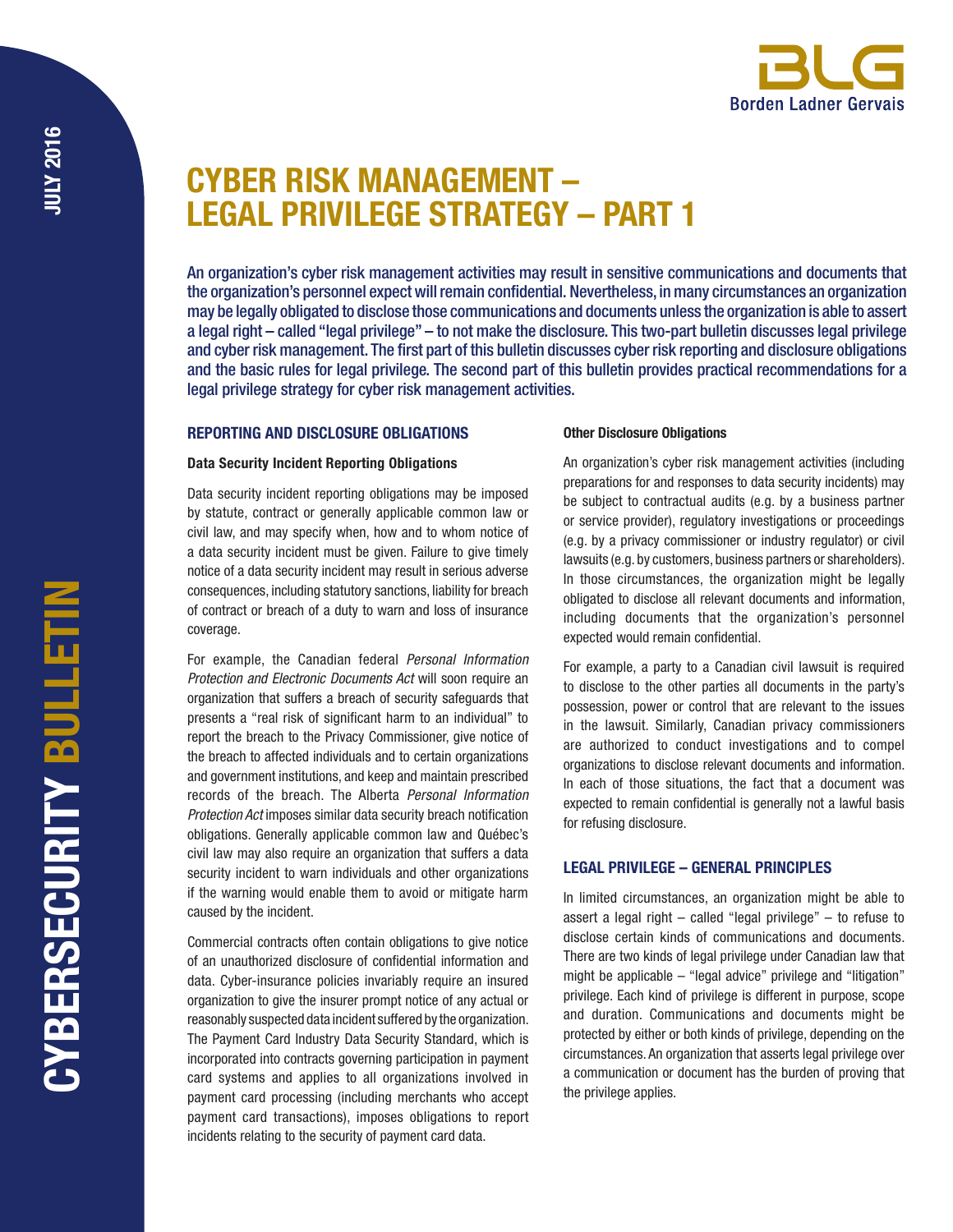## Legal Advice Privilege

Legal advice privilege (also known as "solicitor-client privilege") is a fundamental principle of justice and a substantive legal principle that is almost absolute. The privilege applies to confidential communications (written and oral) between a lawyer and client for the purpose of seeking or giving legal advice. The purpose of the privilege is to protect the lawyer-client relationship so that clients are able to confide in their lawyers to obtain proper legal advice. The privilege applies to communications between a lawyer and client, and usually not to communications with other persons. The privilege applies any time a client seeks legal advice from the lawyer, regardless of whether or not litigation is ongoing or anticipated. The privilege lasts unless and until it is waived by the client.

## Litigation Privilege

Litigation privilege (also known as "work product privilege" or "lawyer's brief privilege") is a procedural rule of evidence that is not absolute. The privilege applies to communications and documents created for the dominant purpose of use in connection with ongoing or reasonably anticipated litigation. The purpose of the privilege is to provide a litigating party and its lawyers with a "zone of privacy" necessary for the proper functioning of the adversarial litigation process, so that lawyers may prepare for litigation without risking disclosure of their legal opinions, strategies and other work product. The privilege applies to communications and documents between a lawyer and client and to certain kinds of communications and documents between a lawyer and third parties (e.g. technical experts). The privilege applies only if a communication or document was made for the "dominant purpose" (but not the sole purpose) of use in connection with ongoing or reasonably anticipated litigation. The privilege lasts until the relevant litigation and any closely related litigation (i.e. the same or related parties and the same or related disputes) have ended or the privilege is waived by the client.

#### Waiver of Privilege

A client may waive the client's right to assert legal privilege over communications and documents. Waiver of privilege ordinarily requires the client to knowingly and voluntarily demonstrate, by words or conduct, an intention to waive privilege. Nevertheless, privilege can also be waived inadvertently or implicitly in circumstances where fairness and consistency require it. For example, legal privilege over a communication or document might be waived if some or all of the communication or document is disclosed to other persons.

## LEGAL PRIVILEGE – SPECIFIC ISSUES

#### Investigation Reports

An internal investigation report might be protected from disclosure by either or both of legal advice privilege (to the extent that the report is a confidential communication between lawyer and client relating to the seeking or giving of legal advice) or litigation privilege (to the extent that the report was prepared for the dominant purpose of ongoing or reasonably anticipated litigation). The application of legal privilege to investigation reports can sometimes be complicated, because an investigation that begins with a business purpose (e.g. discovering the cause of an incident) might evolve into an investigation for a legal purpose (e.g. preparing for reasonably anticipated litigation relating to the incident). Also, in some situations, an investigation report might have discrete parts – some protected by legal privilege and others not protected.

In some situations, uncertainty regarding the application of legal privilege might be avoided by conducting two separate investigations of the same incident – an investigation for business purposes (resulting in communications and documents that are not privileged) and a separate investigation for legal purposes (resulting in communications and documents that are privileged).

# In-house/External Lawyers

Legal advice privilege can apply equally to legal advice provided by an in-house lawyer or by an external lawyer, provided the advice is legal advice (as opposed to business advice) given by the lawyer in his or her capacity as a legal advisor (as opposed to as a business executive, investigator or other non-legal advisor). Similarly, litigation privilege can apply equally to communications and documents created by or at the request of an in-house lawyer or by an external lawyer, provided the communications and documents are for the dominant purpose of litigation (as opposed to another purpose). It is often easier to establish legal privilege over communications and documents created by external lawyers (who are usually retained to provide legal advice or to act as counsel in litigation) as opposed to communications and documents created by in-house lawyers (who often act as business executives or business advisors).